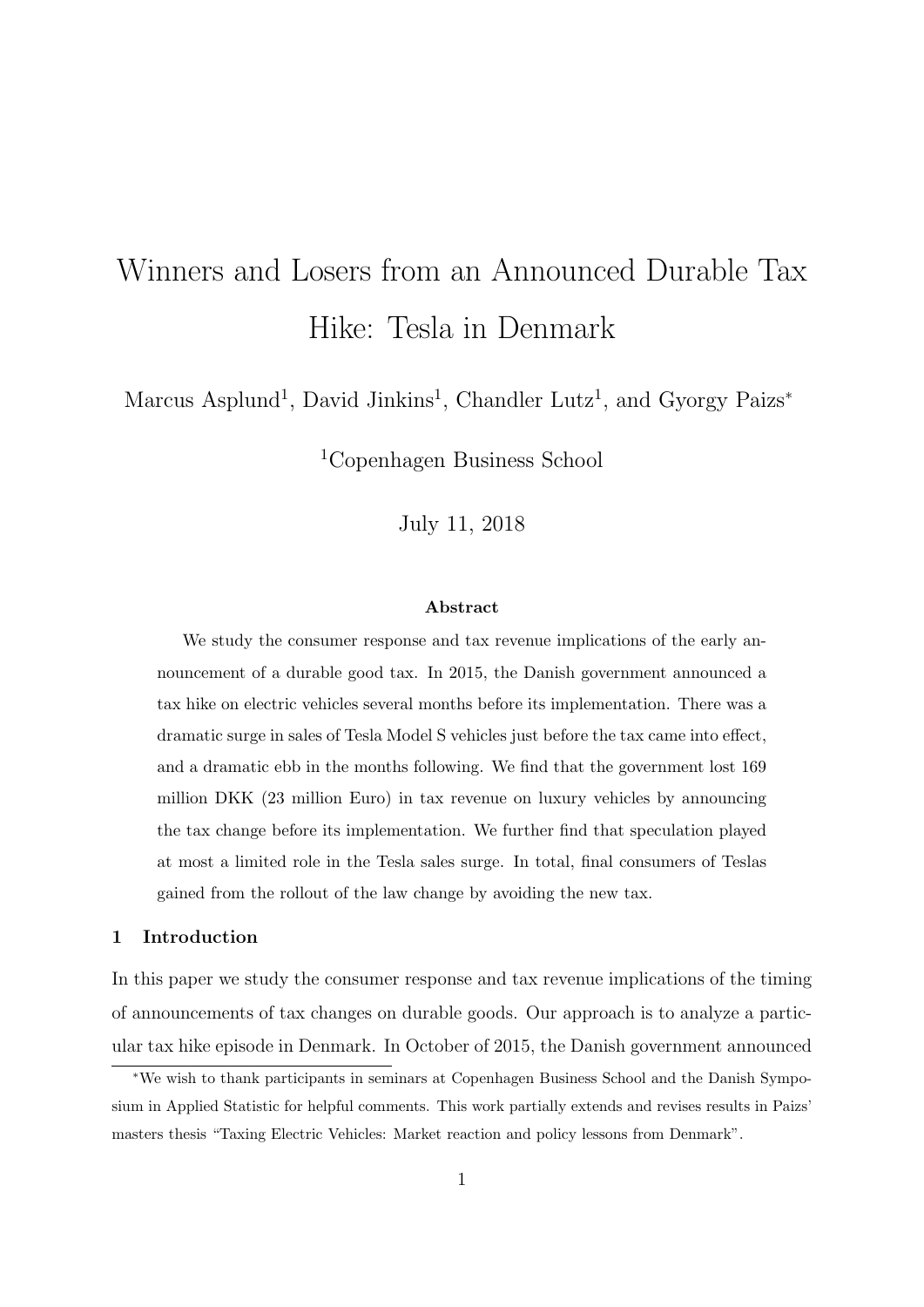it would begin assessing a registration tax on electric vehicles in 2016. Sales of the Tesla Model  $S$  – an expensive, fully electric luxury sedan – surged with 1248 new registrations. This surge made the Tesla Model S briefly the most sold car in Denmark. Immediately following the sales surge was a dramatic sales ebb. Only 78 Tesla Model S cars were sold in 2016.

The Danish government chose to announce the tax change well before the implementation date, allowing auto buyers ample time to purchase new vehicles ahead of the tax increase. Some of these buyers may have intended to speculate and re-sell their cars shortly after the law's implementation. The aim of this note is to determine which parties gained and lost from the structure of the tax law's implementation, with a particular focus on the long window between announcement and enactment. The big loser in our calculations is the government. By announcing the tax change in advance, the government lost tax revenues from auto sales. We estimate that the government's losses were on the order of hundreds of millions of Danish Kroner (tens of millions of Euros). Our baseline estimate is that the government lost 169 million Danish Kroner. Using data we scraped from the most popular online used car marketplace in Denmark, we find little evidence of speculation in the used car market. Instead, our evidence suggests that most of the late 2015 Tesla sales were to consumers who were originally planning on buying in 2016. It is likely that final consumers of new Tesla's gained from the tax rollout and avoided the new tax by purchasing in 2015.

There is a large literature which studies the consumption response to overall tax changes and the anticipation of tax changes. Yet there is surprisingly little consensus in the literature about whether consumers react to anticipated changes in income. To pick out a few, [Poterba](#page-18-0) [\[1988\]](#page-18-0), [Parker](#page-18-1) [\[1999\]](#page-18-1), [Mertens and Ravn](#page-18-2) [\[2011\]](#page-18-2) find little impact of the anticipation of income changes on consumption, while [Browning and Collado](#page-17-0) [\[2001\]](#page-17-0) find that consumers do smooth consumption. [Hsieh](#page-18-3) [\[2003\]](#page-18-3) finds that consumers smooth with respect to some income shocks, but not others. There are fewer studies which focus on the effect of sales taxes on consumption, but these papers find an increase in durable consumption prior to a VAT increase. [Cashin and Unayama](#page-17-1) [\[2016\]](#page-17-1) find that Japanese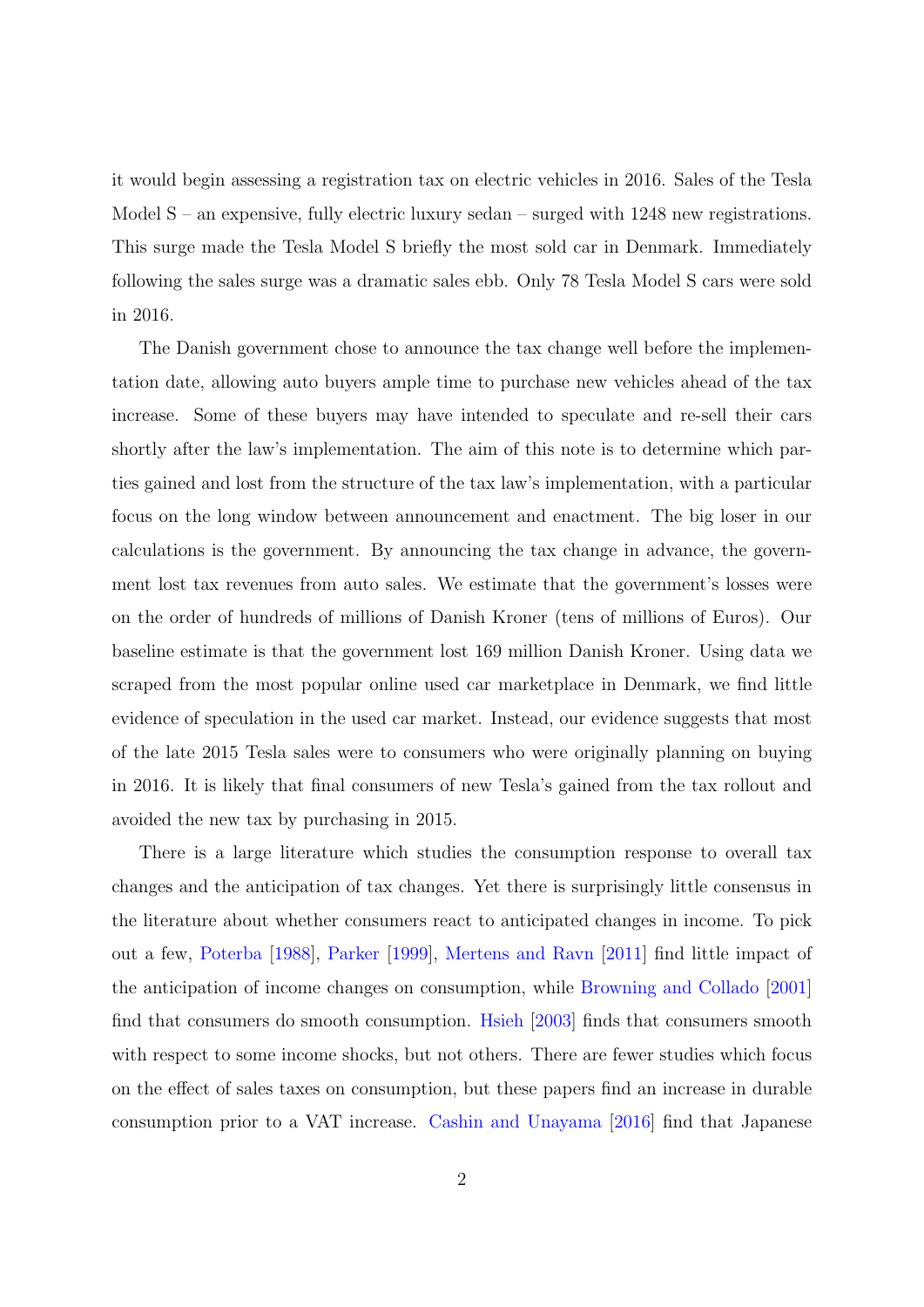consumers increased durables consumption just before a VAT increase. In European data, Büttner and Madzharova [\[2016\]](#page-17-2) find an elasticity of short-run durable purchases to VAT increases of one to five percent. A number of studies have found that consumers time purchases of durable goods in order to avoid taxes[\[Attanasio and Weber,](#page-17-3) [2010,](#page-17-3) [Cashin](#page-17-1) [and Unayama,](#page-17-1) [2016,](#page-17-1) Büttner and Madzharova, 2016. While our findings are consistent with this extant literature, we focus on a much narrower tax change – an increase in the tax on only new electric cars. We find that the anticipation of a sales tax increase has a significant effect on purchases of durables. The pre-announced tax hike on electric vehicles led to more cars on the road in the short run. Similar shifts in the timing of vehicle purchases as a response to incentives have been observed in the United States [\[Mian and Sufi,](#page-18-4) [2012,](#page-18-4) [Hoekstra et al.,](#page-18-5) [2017\]](#page-18-5).[1](#page-2-0)

# 2 Background

In the years leading up to 2016, the Danish registration tax for new cars was among the highest in the world. Consequently, prices paid by consumers for cars were also among the highest. Electric vehicles were exempt from the registration tax but still subject to the 25 percent VAT. Until mid-2015, it was expected that the tax break on electric vehicles would remain unchanged in 2016 [\[Skatteministeriet,](#page-18-6) [2015a,](#page-18-6)[c\]](#page-19-0).

On October 9, 2015 the government announced that all electric cars would gradually lose their tax exemption with a phase-in beginning with 20 percent of the standard registration tax from January 1, 2016, and an increase of 20 percent in each year until 2020.[2](#page-2-1) Numerical examples on the effects on various electric cars were provided by the government, and widely referred to in the media at the time. These examples suggested that for the Tesla S P85D the price paid by consumers would rise by 81 percent in 2016 to 1,522,000 DKK, to reach 1,802,000 DKK (241,000 Euro) by 2020.<sup>[3](#page-2-2)</sup>

<span id="page-2-0"></span><sup>1</sup>This finding also lends empirical support to a theoretical literature emphasizing how scheduled VAT or sales tax hikes can be used as unconventional fiscal policy to stimulate the economy without government borrowing [\[Feldstein,](#page-17-4) [2003,](#page-17-4) [Hall,](#page-18-7) [2011,](#page-18-7) [Correia et al.,](#page-17-5) [2013\]](#page-17-5).

<span id="page-2-2"></span><span id="page-2-1"></span><sup>2</sup>Tax rules were later amended in 2017 after sales of electric vehicles collapsed in 2016.

<sup>3</sup>On the 17th of December, the Directorate-General for Competition decided that the proposed tax change on electric vehicles was an anti-competitive subsidy to small vehicles in violation of EU rules,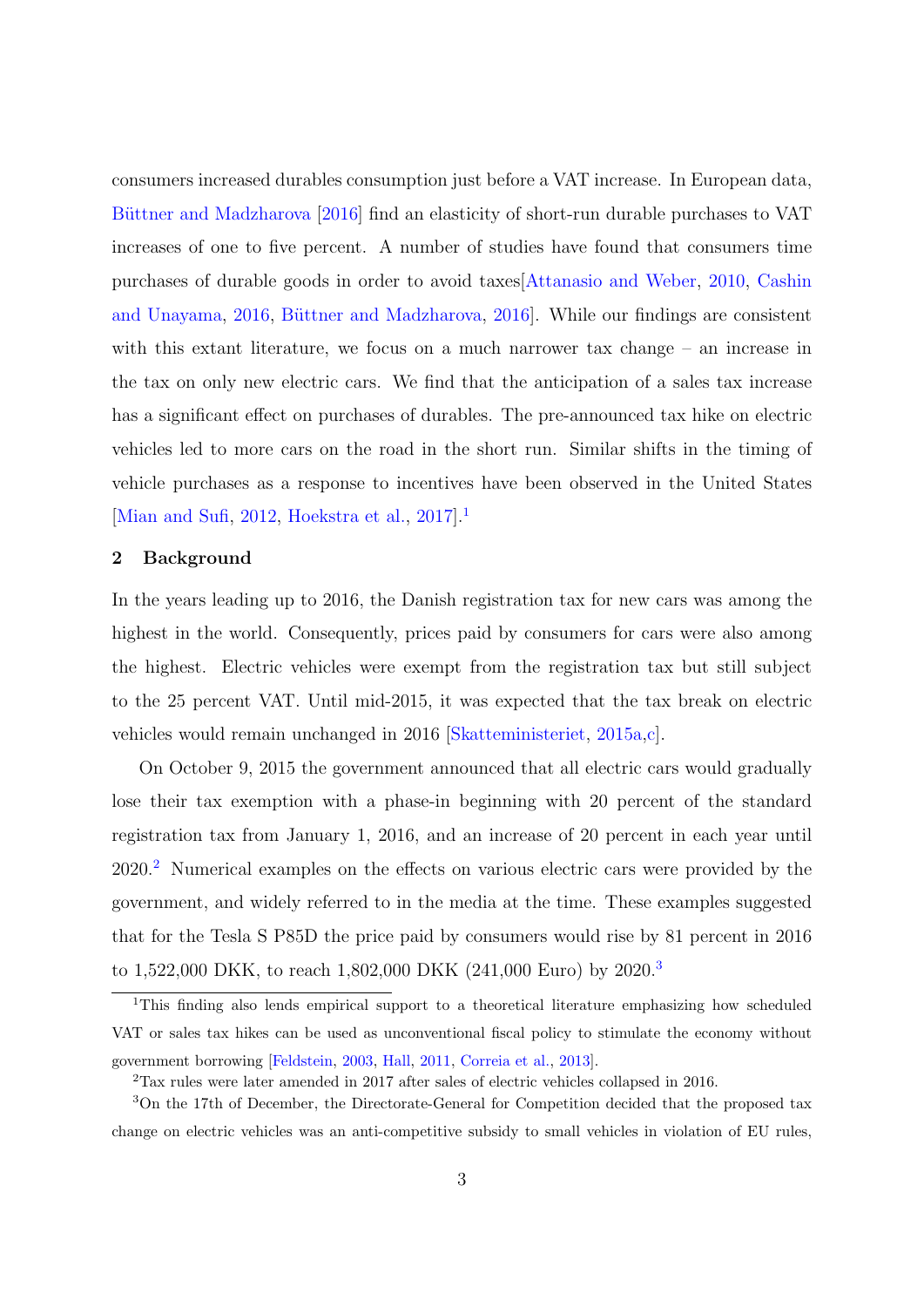While we focus on changes in the registration tax on electric vehicles, on November 19, 2015 the Danish Government also announced, with immediate effect, that the general registration tax on non-electric cars would be lowered with the top rate reduced from 180 percent to 150 percent. We will need to take this change into account in our lost revenue calculations below.

Since we will be repeatedly calculating tax revenue, it is useful to spend a moment on how exactly registration tax and VAT is assessed on automobiles in Denmark. The calculation of the actual registration tax for a particular vehicle can be quite complicated as there are myriad rebates for safety features, fuel efficiency, and other options. These rebates do not typically scale with the value of a car, so they make up only a fraction of the taxes on the relatively expensive vehicles we consider here.<sup>[4](#page-3-0)</sup> Thus we will ignore them below to simplify the analysis. We use the formula that the marginal registration tax is 105% of the value of the vehicle up to 82,800 DKK in 2015, and 104,300 DKK in 2016, which we call the first bracket of the before-tax retail price. Thereafter the top rate is assessed up to the full retail price of the vehicle. This top rate was 180% until 2016, and then 150% thereafter. The VAT is then assessed on top of the registration tax. The final price paid by a consumer for a non-electric car is:

<span id="page-3-1"></span>final price = 
$$
(1 + \text{VAT}) (1.05 * \text{first bracket} \text{ retail price})
$$

\n+ top marg. rate \* (remaining retail price) + retail price

For example, if the retail price of a non-electric car were 100,000, in 2015 a consumer would pay  $(1 + 0.25)(1.05 * 82, 800 + 1.8 * (100, 000 - 82, 800) + 100, 000) = 272,375.$ For electric vehicles, in 2016 the registration tax was multiplied by 0.2, resulting in the and the Danish government made amendments the following day. According to the government's new calculations, the revised tax would lead to a 21 percent increase in the price of the Tesla S P85D to 1,051,000 DKK in 2016 and gradually increase to 1,626,000 DKK in 2020. For more government price estimates see [Skatteministeriet](#page-18-8) [\[2015b\]](#page-18-8).

<span id="page-3-0"></span><sup>4</sup>For inexpensive automobiles, however, these rebates can significantly reduce the value of taxes as a percentage of the final price.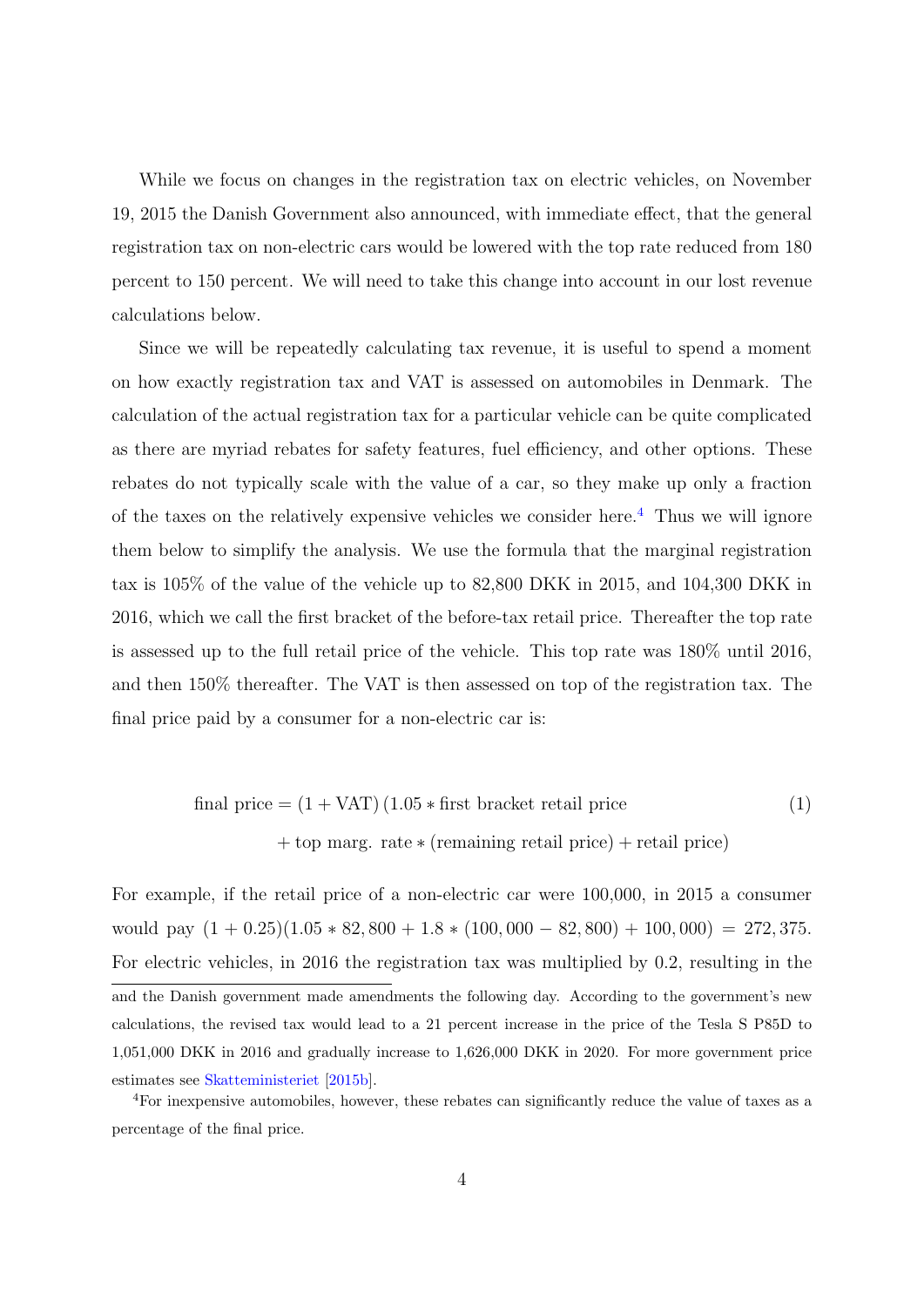formula:

final price = 
$$
(1 + \text{VAT}) (0.2 * (1.05 * \text{first bracket retail price} (2))
$$

<span id="page-4-0"></span>+ top marg. rate ∗ (remaining retail price)) + retail price)

## 3 Data

Our data contains monthly data 2004-2016 aggregated to the segment level from Statistics Denmark. For our purposes, the segment of primary importance is the "premium" segment which includes Tesla Model S, and has as representative cars the Audi A6, BMW 5 Series, and Mercedes Benz E Class. For comparison, we also consider registrations of the larger "Large" segment, which includes for instance Audi A4, BMW 3 Series, and Mercedes Benz C Class. For each segment in each month, the total number of new vehicles registered is reported along with their average price. We also have monthly data from the Danish Car Importers Association on the number of Tesla Model S cars registered each month for the period 2013-2017 (the first was registered in August 2013), and data on sales per segment in 2017.

Figure [1](#page-5-0) presents the monthly time series of new Tesla Model S registered in Denmark around the change in tax law from 2012-2017. The solid line is Tesla registrations and the dashed line is other premium segment registrations. The dotted line is registrations in the large segment. The right side y-axis applies to the large segment vehicles, and the left side applies to the other segments. There is a swift rise in the number of Tesla registrations leading up to December 2015, and then a dramatic fall beginning in January 2016.

Registrations of non-Tesla electric vehicles, mostly small inexpensive city cars, may have reacted to the tax change as well with a substantial increase in sales in Fall 2015 relative to Fall 2014. There appears to be strong unrelated seasonality in these sales, however, with sales of non-Tesla electric vehicles peaking in September and December of 2014 and 2017 even though there were no tax changes in 2015 or 2018. Separating the standard seasonality in sales from the effect of the electric vehicle tax is difficult.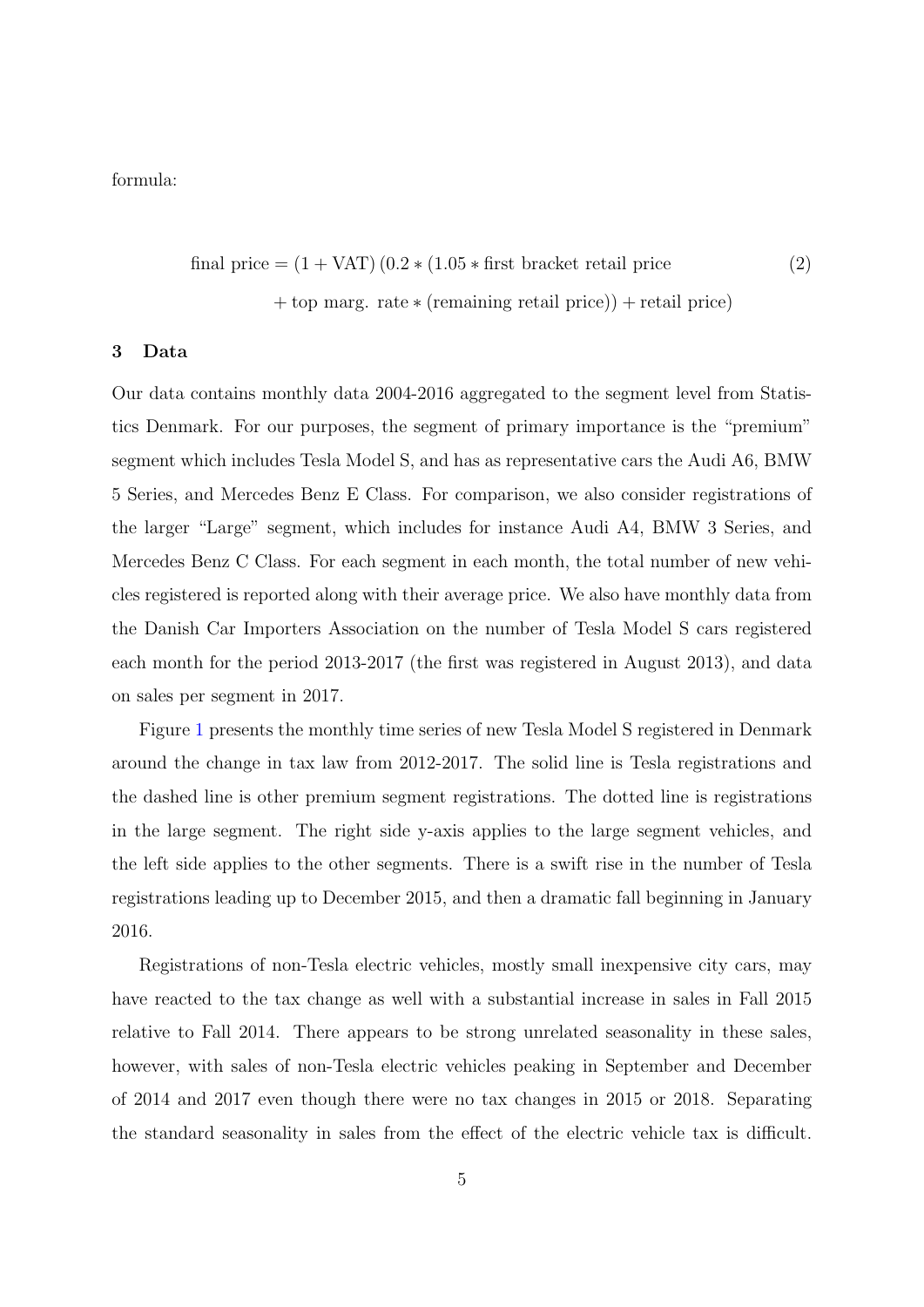<span id="page-5-0"></span>

Figure 1: Registrations of new vehicles in Denmark

Moreover, due to the progressivety of the registration tax and fixed rebates for various features, overall revenues from the registration tax on small electric vehicles are relatively small. For these reasons, we focus our analysis on premium segment autos, and the Tesla Model S in particular. Our estimates can therefore be thought of as a lower bound for the overall tax effect of the preannoucement of the electric vehicle registration tax.

To further demonstrate the effect of the Danish tax announcement, Figure [2](#page-6-0) presents Tesla Model S sales in a selection of countries. All European data is from [European](#page-17-6) [Alternative Fuels Observatory](#page-17-6) [\[2018\]](#page-17-6). We also include US data compiled from a number of sources [\[Cobb,](#page-17-7) [a,](#page-17-7) [Tesla,](#page-19-1) [2018,](#page-19-1) [Cobb,](#page-17-8) [b\]](#page-17-8). The bold line is Danish registrations, and the thinner lines are other countries. Other countries show a gradual increase in Telsa Model S sales over the five years from 2013 to 2017. There were no large fluctuations in other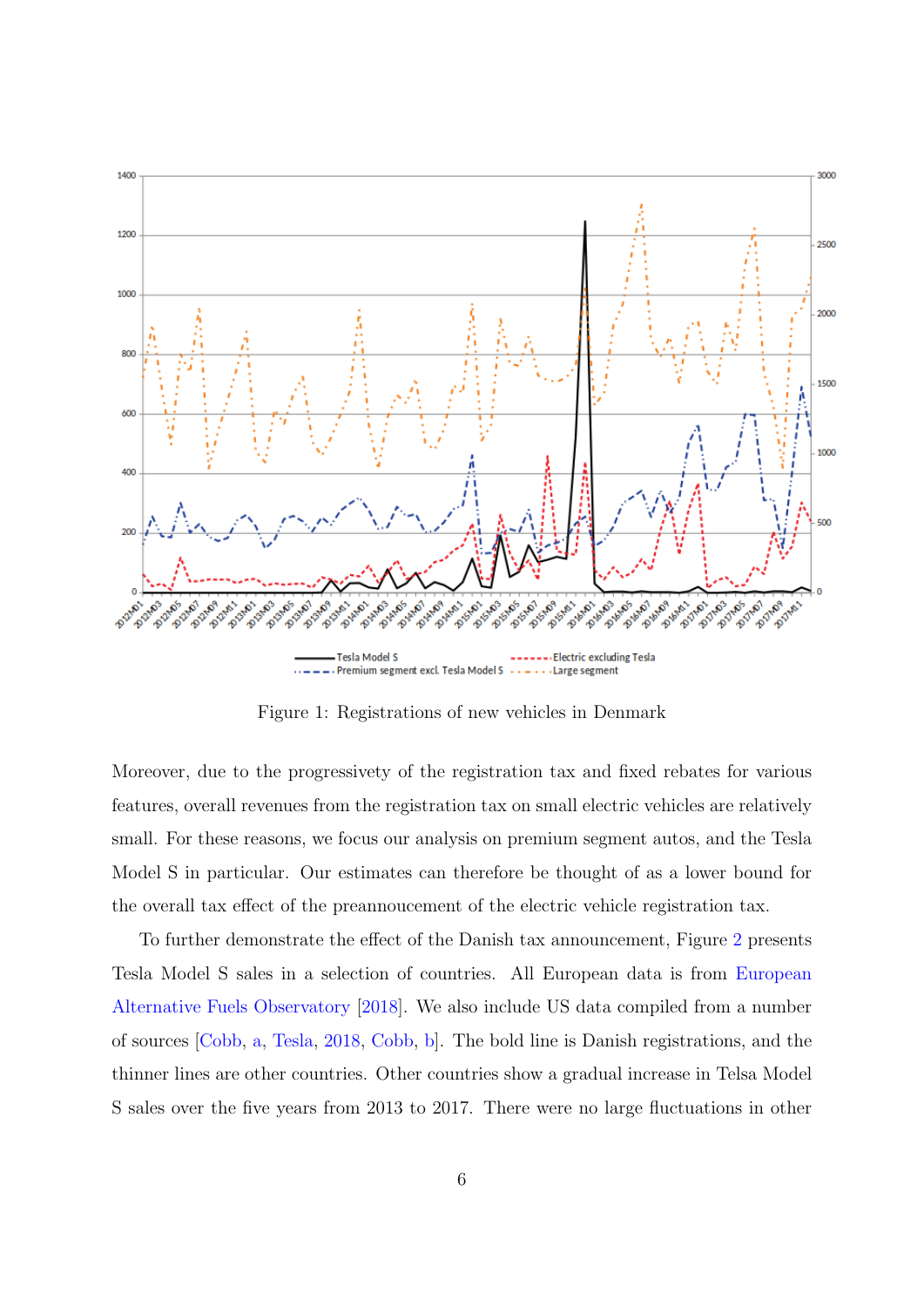<span id="page-6-0"></span>

Figure 2: Tesla Model S sales by country

countries relative to trend in 2015 or 2016. Denmark, however, became the third largest Tesla market after the US and Norway in 2015, and then saw Tesla registrations collapse in 2016.

## 4 Analysis of Lost Tax Revenue

In order to calculate the revenue implications of the preannouncement of the 2016 tax change, we must calculate counterfactual automobile sales and tax revenue had there been a surprise announcement of the electric vehicle tax hike to compare with the observed tax revenue. We proceed as follows:

- 1. Project Tesla Model S sales based on trends before the tax change announcement.
- 2. Calculate the price increase in Tesla Model S implied by the new EV tax.
- 3. Calibrate own and cross-price elasticities for Tesla Model S.
- 4. Calculate counterfactual auto sales using projections, elasticities, and price changes.
- 5. Calculate tax revenue from these counterfactual auto sales, and compare to observed tax revenue.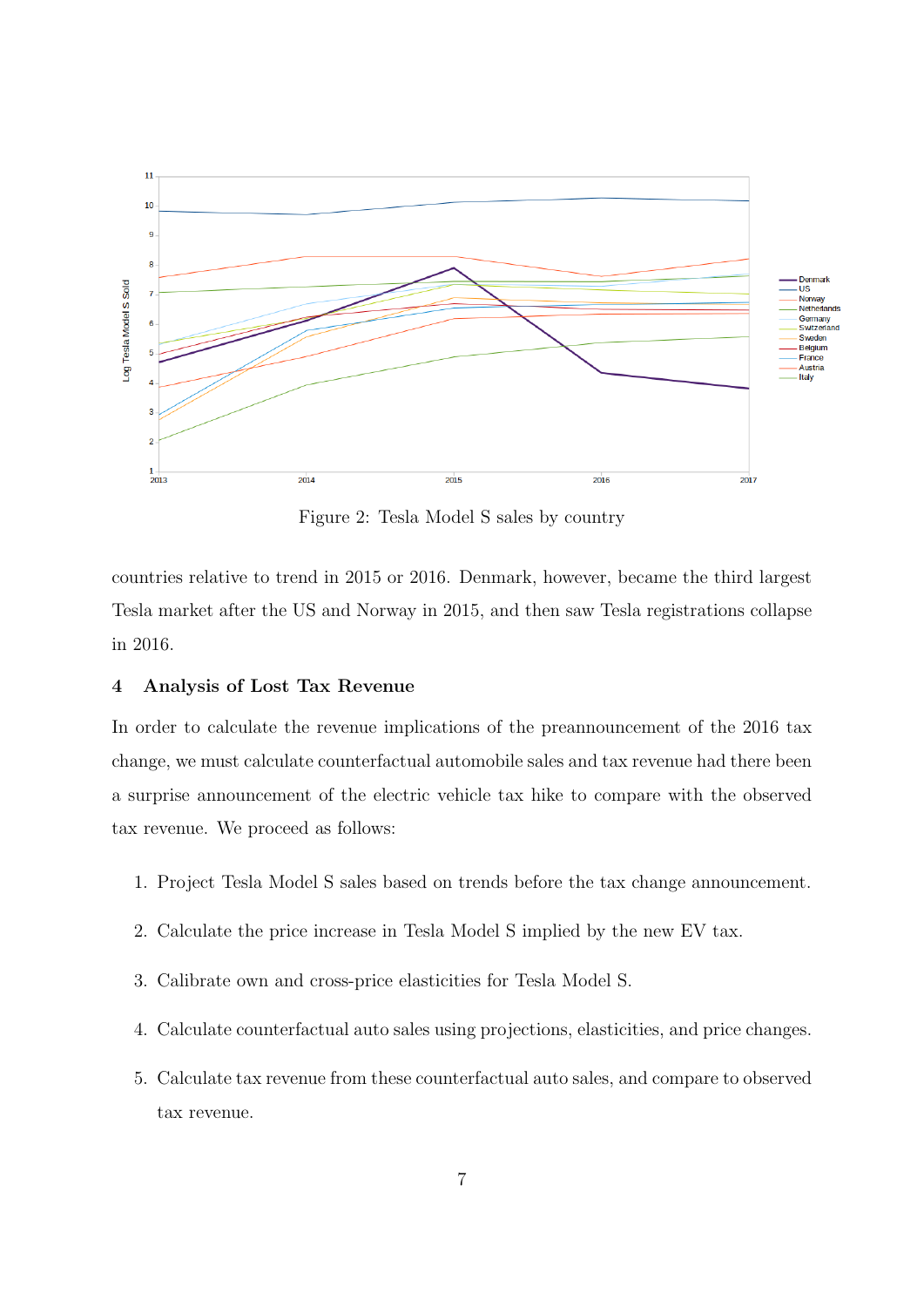#### 4.1 Projecting Tesla Model S sales

We obtain a benchmark for the number of Tesla Model S cars that would have been sold had there been no tax change by predicting post-announcement sales by fitting a linear time trend. We use data from August 2013, the month in which the first Tesla Model S was registered in Denmark, to September 2015, just before the EV registration tax announcement. As is evident from Figure 1, sales volumes fluctuate widely over time. We control these fluctuations using three strategies. Results are included in Table [1](#page-8-0) below. In column one, we include the quantity of large vehicles registered as classified by Denmark Statistics. This category of vehicles is not in direct competition with the premium segment of cars such as Tesla Model S, but may reflect overall trends in the Danish economy. In the second column, we include quarter fixed effects, and finally in the third column we include calendar month fixed effects. In all of our regressions, sales of the Tesla Model S are increasing by several units each month. Not surprisingly, we have a very good fit  $(R^2 = 0.818)$  when we include month dummies, since this involves 12 regressors on 25 observations. We use this final estimate when constructing our predictions as we believe that calendar month fluctuations are important, and are partly driven by firm vehicle demand.<sup>[5](#page-7-0)</sup>

Table [2](#page-9-0) provides the least squares predictions. Column (1) shows the actual data and column (2) presents the predictions based on trends before the tax hike was announced. Not surprisingly, the sales of 1887 Teslas in late 2015 (column (1)) far exceed the 312 predicted had there been no change in any of the taxes (column (2)). For the 2016 calendar year only 78 Teslas are sold compared to the predicted 1684. The total period sales from October of 2015 to December of 2016 are similar, at around 1900 Teslas sold. We take this as evidence that the increase in registration tax did not dramatically decrease Tesla Model S sales, at least in 2016. Instead, the law change simply shifted sales from 2016 to 2015. In column (3) of Table [2,](#page-9-0) we use the elasticities discussed below to adjust

<span id="page-7-0"></span><sup>&</sup>lt;sup>5</sup>For example, sales of premium cars spike each December, the last month of the tax year when plants are often trying to spend any remainder of their budgets. Our department gets a new coffee machine in the kitchen almost every December.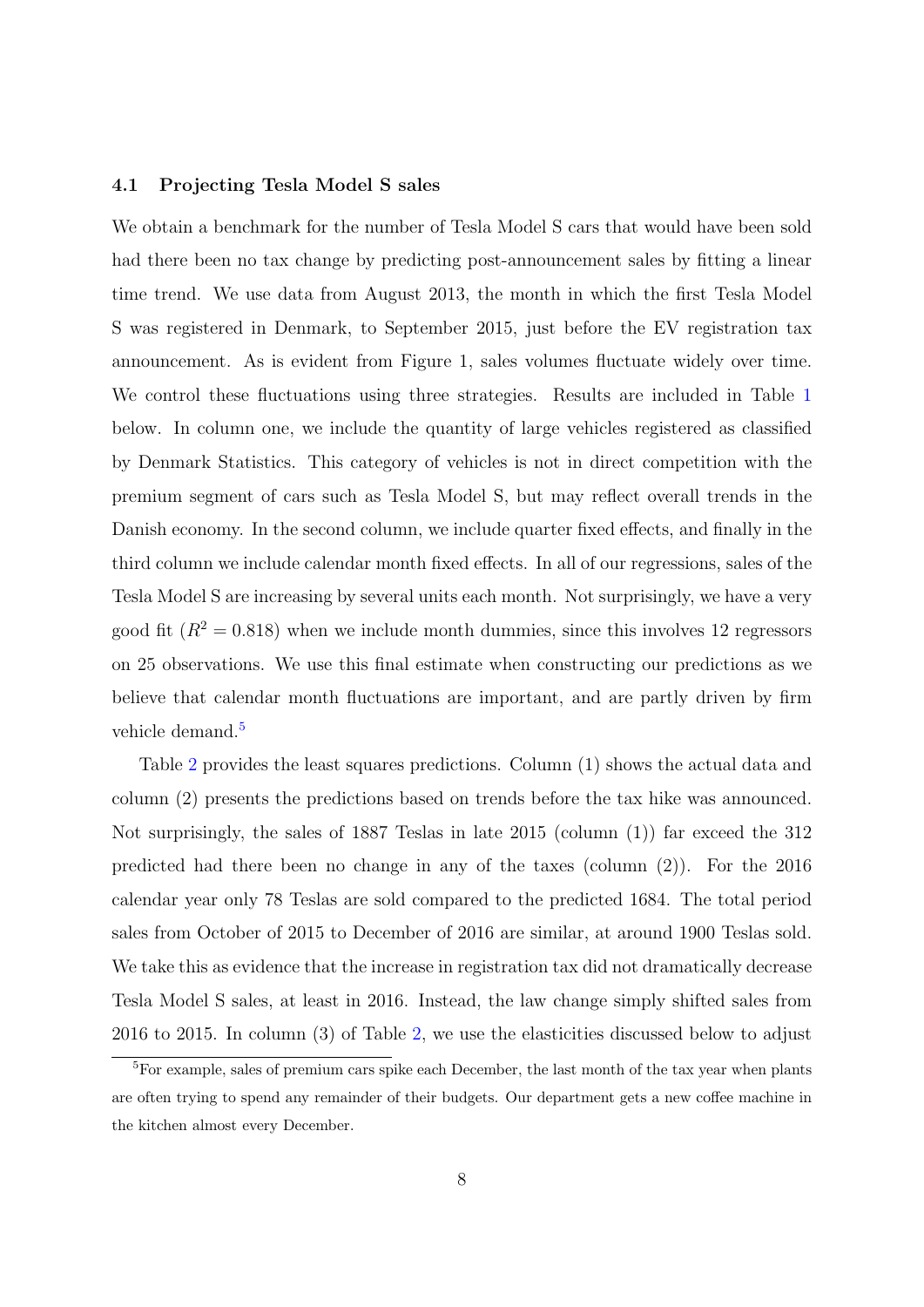<span id="page-8-0"></span>

|                     | (1)                | (2)            | (3)           |
|---------------------|--------------------|----------------|---------------|
|                     | Model S Sales      | Model S Sales  | Model S Sales |
| Monthly Trend       | 2.976              | 4.233          | 3.894         |
|                     | (1.010)            | (1.297)        | (0.928)       |
| Large vehicle sales | 0.0788<br>(0.0235) |                |               |
| Cal. Month Dummies  | N <sub>o</sub>     | N <sub>o</sub> | Yes           |
| Quarter Dummies     | N <sub>o</sub>     | Yes            | $\rm No$      |
| Constant            | Yes                | Yes            | Yes           |
| N                   | 25                 | 25             | 25            |
| r2                  | 0.588              | 0.381          | 0.818         |

Standard errors in parentheses

Table 1: Regression of Tesla Model S registrations on a time trend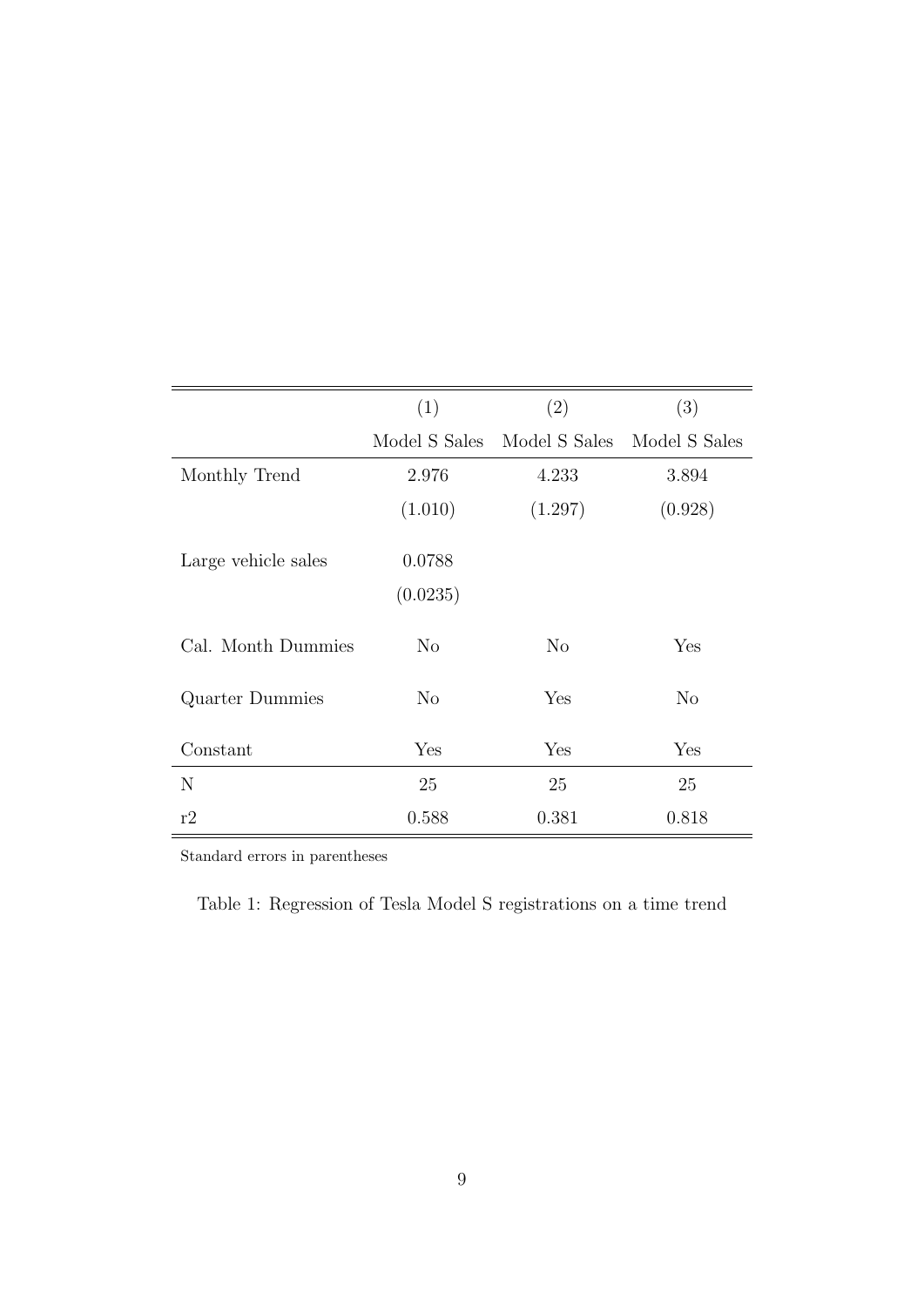<span id="page-9-0"></span>

|              |                |         | General Tax |
|--------------|----------------|---------|-------------|
|              | Data           | Project | Reduction   |
|              | (1)            | (2)     | (3)         |
| Oct-2015     | 114            | 76      | 76          |
| $Nov-2015$   | 525            | 104     | 104         |
| $Dec-2015$   | 1248           | 144     | 132         |
| Jan-2016.    | 31             | 90      | 83          |
| Feb-2016     | $\overline{2}$ | 86      | 79          |
| $Mar-2016$   | 4              | 206     | 189         |
| Late $2015$  | 1887           | 324     | 312         |
| $2016$ total | 78             | 1684    | 1546        |
| Period total | 1965           | 2008    | 1858        |
|              |                |         |             |

Table 2: Tesla Model S registrations, projections and data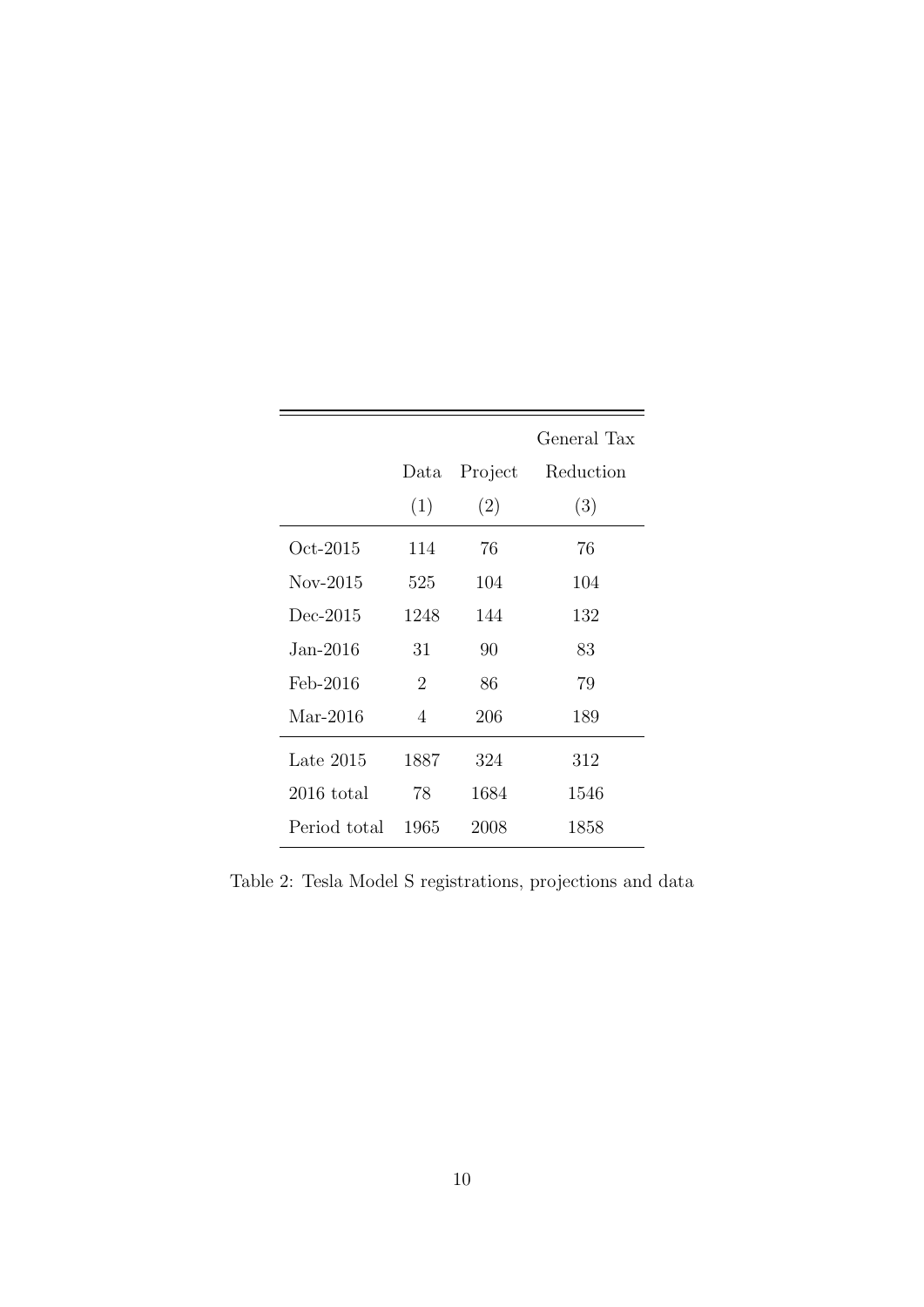<span id="page-10-2"></span>

Figure 3: Tesla Model S sales

projected Tesla sales to account for the 2016 general reduction in the registration tax which was announced as a surprise at its implementation at the end of November 2015.<sup>[6](#page-10-0)</sup> The predictions in column  $(3)$  are slightly muted relative to those in column  $(2)$ .<sup>[7](#page-10-1)</sup> Figure [3](#page-10-2) contains a graphical representation of both the actual data on Tesla Model S sold, our least-squares no-tax-change prediction, and an adjustment to account for the overall registration tax change only.

<span id="page-10-0"></span> ${}^{6}$ Because our data are monthly, we treat the Nov. 19th surprise drop in the registration tax as coming into effect on December 1st. Further details of how this calculation was performed will be discussed below.

<span id="page-10-1"></span><sup>7</sup>While it might have been forecast that the liberal government would reduce vehicle taxes, the finance law containing the overall reduction in the registration tax was not passed until November 19, 2015. Since our focus is on the electric vehicle tax, we assume that this tax change was not anticipated by the market. Our estimates will be affected if consumers who moved planned 2016 Tesla purchases to 2015 to avoid the electric vehicle tax, after learning of the reduction in registration taxes overall would have preferred to buy some other vehicle in 2016. We believe this case to be sufficiently rare that its effect on our calculations will be marginal.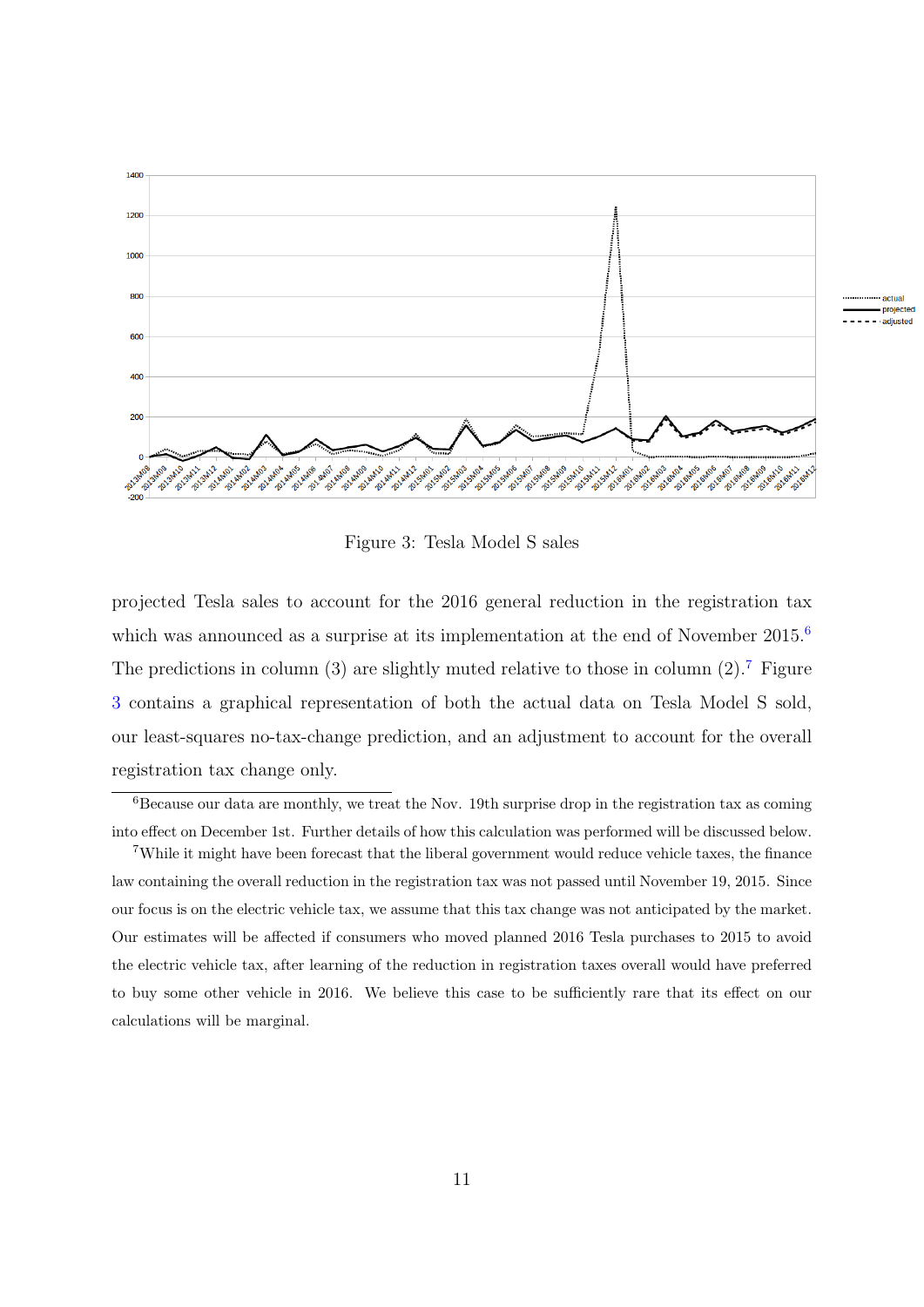<span id="page-11-0"></span>

|                 | 2015 Final Price |         | Retail Price 2016 Final Price | Final Price Change |
|-----------------|------------------|---------|-------------------------------|--------------------|
| Tesla Model S   | 655,380          | 524,304 | 840,260                       | 28.2%              |
| Non-Tesla Prem. | 558,669          | 181,798 | 509,451                       | $-8.8\%$           |
|                 | 2015 Tax Revenue |         | 2016 Tax Revenue              |                    |
| Tesla Model S   | 131,076          |         | 315,956                       |                    |
| Non-Tesla Prem. | 376,871          |         | 327,653                       |                    |

Table 3: Per-vehicle Price and Tax Calculations

#### 4.2 Estimating pre-tax and post-tax prices

In order to calculate tax revenues, we must determine mean prices of both Tesla Model S and non-Tesla vehicles. In our register data, we have a mean monthly retail price for premium segment autos. Since we know the monthly market shares of Tesla and non-Tesla cars, and if we assume prices remain constant, two months of data are sufficient to back out prices. In practice, we minimize squared residuals for the period September 2014-September 2015 and find a mean price of 655,380 for Tesla and 558,669 for non-Tesla premium vehicles. We use a single year of data to reduce price fluctuations due to inflation and the business cycle. With these 2015 prices in hand, and assuming that Denmark is small enough that automobile manufacturers are not pricing to Denmark, we can calculate how taxes affected final prices in 2016. We use formulas [\(1\)](#page-3-1) and [\(2\)](#page-4-0) first to back out retail prices in 2015, and then to find final prices in 2016. We find that in 2016 the final price of a Tesla Model S was 840,260 DKK, 28% higher than the price in 2015. The price of a premium non-electric vehicle was 509,451 DKK, representing a 9% drop relative to 2015. Using similar formulas, we can also calculate the tax revenue per vehicle, both in 2015 and 2016. These results are summarized in Table [3.](#page-11-0)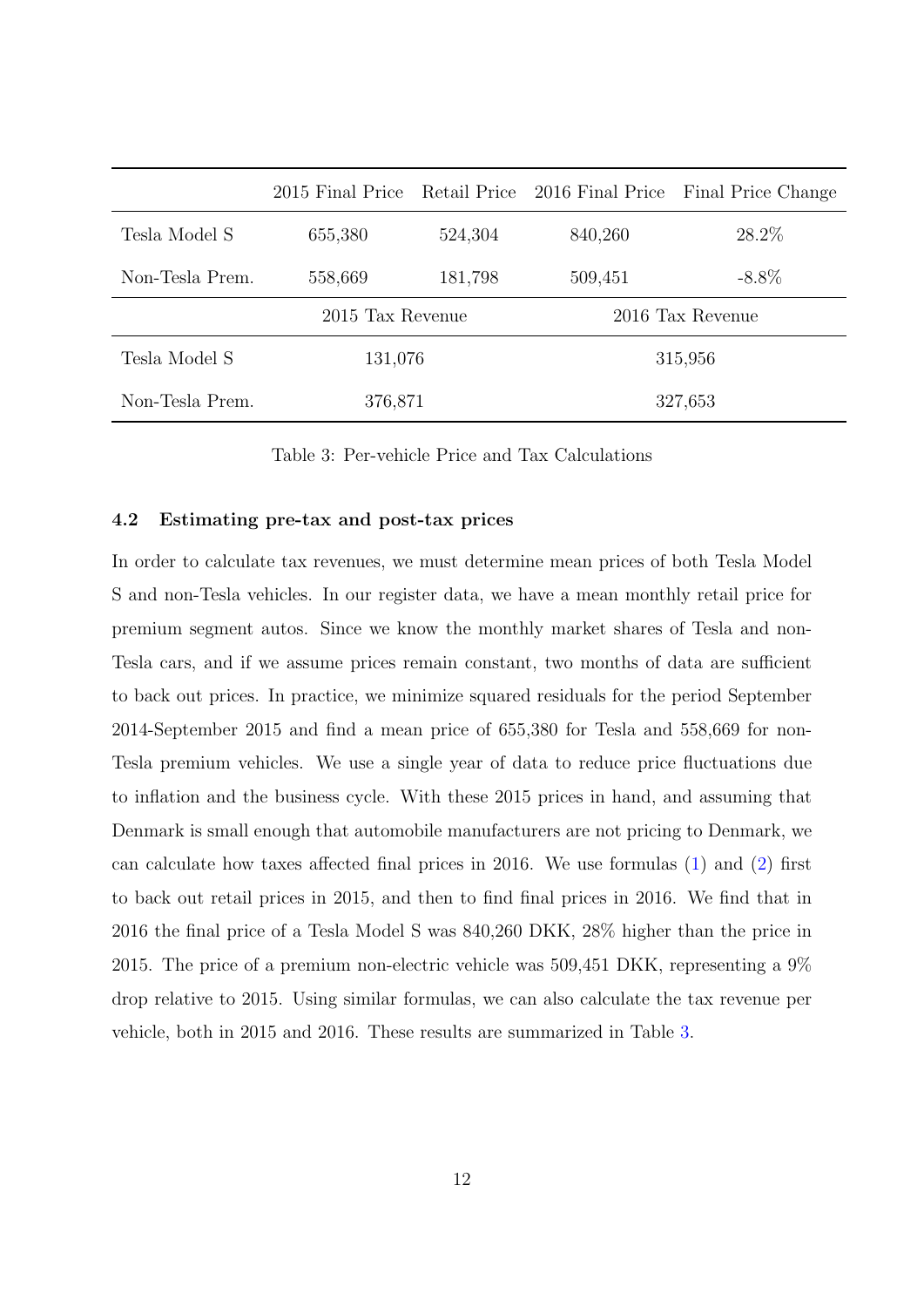#### 4.3 Calibrating price elasticities

To get the predicted sales of Tesla Model S and non-Tesla premium vehicles after a surprise registration tax announcement we need the own-price elasticity of Tesla, and the cross-price elasticity of Tesla on non-Tesla. Although we are not able to estimate an own-price elasticity for Tesla, a number in the range of one to five appears reasonable and in line with other studies.<sup>[8](#page-12-0)</sup> As a benchmark, we thus choose three for the own-price elasticity. We choose 0.93 as our benchmark cross-price elasticity as it is the number estimated in [Jensen et al.](#page-18-9) [\[2013\]](#page-18-9) for the cross-price elasticity between electric and nonelectric vehicles in Denmark, and also because it roughly delivers the relationship reported in [Berry et al.](#page-17-9) [\[2004\]](#page-17-9) that the total market elasticity of a price increase is close to one.

#### 4.4 Calculating counterfactual sales

The projection in Column (2) of Table [2](#page-9-0) is that 1684 Teslas would have been sold in 2016 had there been no change in taxes relative to 2015. There was, however, a change in the overall registration tax which caused an 8% fall in the price of non electric vehicles. Thus, since the cross-price elasticity is 0.93, we expect that due to the change in the overall registration tax  $(1 - 0.93 * 0.088) = 91.8\%$  as many Tesla Model S would have been sold as we predicted had there been no tax changes at all. Column (3) of Table [2](#page-9-0) is simply Column (2) multiplied by 0.918 (with some rounding). We can further use the own price elasticity to predict that  $1546*(1-3*0.282) = 238$  Teslas would have been sold in 2016 after a surprise registration tax on electric vehicles was implemented. A similar calculation using the cross-price elasticity indicates that 991 additional non-Teslas would have been sold.

<span id="page-12-0"></span><sup>8</sup>The short time series of Tesla sales along with only small price variation over the period makes it difficult for us to estimate elasticities with our data. [Berry et al.](#page-17-9) [\[2004\]](#page-17-9) find an own-price partial elasticity of -3.94 for the 1993 American market, [Jensen et al.](#page-18-9) [\[2013\]](#page-18-9) find an own-price elasticity of -1.22 for electric vehicles overall.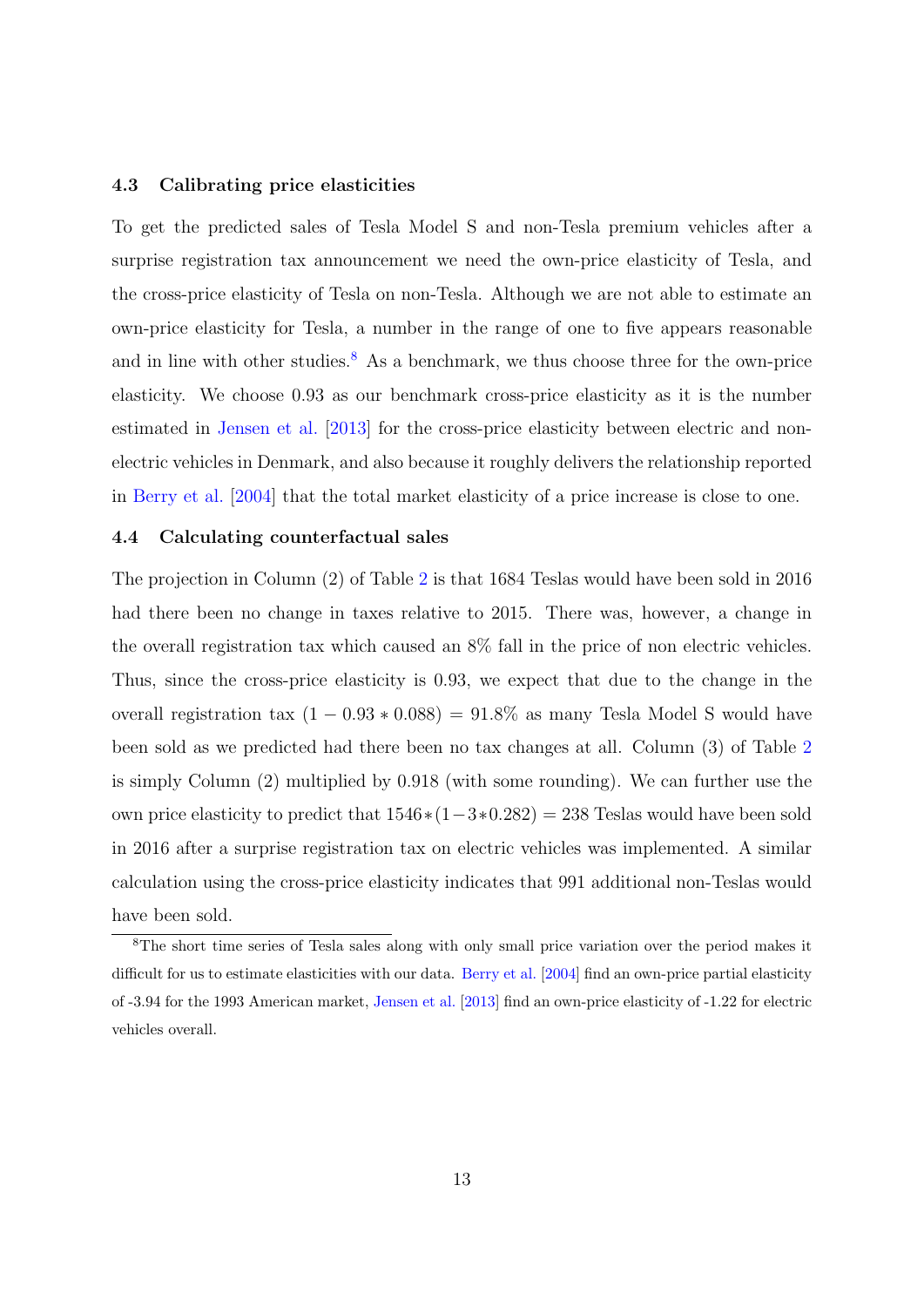<span id="page-13-0"></span>

|                 |       | Data tax rev. Surprise tax rev. Diff. |      |
|-----------------|-------|---------------------------------------|------|
| Tesla Model S   | 272   | 116                                   | -156 |
| Non-Tesla Prem. | 1,478 | 1,802                                 | 325  |
| Total           | 1,750 | 1,918                                 | 169  |

Table 4: Lost revenue (millions DKK) from early announcement of tax change

#### 4.5 Calculating counterfactual tax revenue

Using our estimates of additional sales of electric and non-electric vehicles along with our tax formulas [\(1\)](#page-3-1) and [\(2\)](#page-4-0), we calculate counterfactual tax revenues. Table [4](#page-13-0) compares our calculations of actual tax revenues from only premium segment vehicles in the period October 2015 to December 2016 to counterfactual revenues had the registration tax been announced and implemented on January 1, 2016. Our benchmark estimate is that the lost tax revenue from preannouncing the increase in the registration tax on premium electric vehicles amounted to 168,589,213 DKK. While the total tax take from Tesla Model S is 156m DKK lower under surprise announcement, it is more than offset by an increase of 325m DKK in the total tax take from other premium segment cars. Table [5](#page-14-0) below shows total tax revenue under different assumptions about elasticities. Intuitively if the own price elasticity is higher, tax revenue is lower since fewer Tesla Model S are sold after the tax change. If the cross-price elasticity is higher, revenue is higher since more non-Tesla premium autos are sold.

## 5 Discussion: Who Gained?

After the electric vehicle registration tax announcement in October 2015, Tesla Model S sales first spiked and then fell to a trickle. Compared to a counterfactual with immediate implementation, the foregone tax revenues from the unusual sales pattern of Tesla Model S and accompanying substitution effects on sales of other premium cars were around 169 million DKK. The government clearly lost, but who gained? It could have been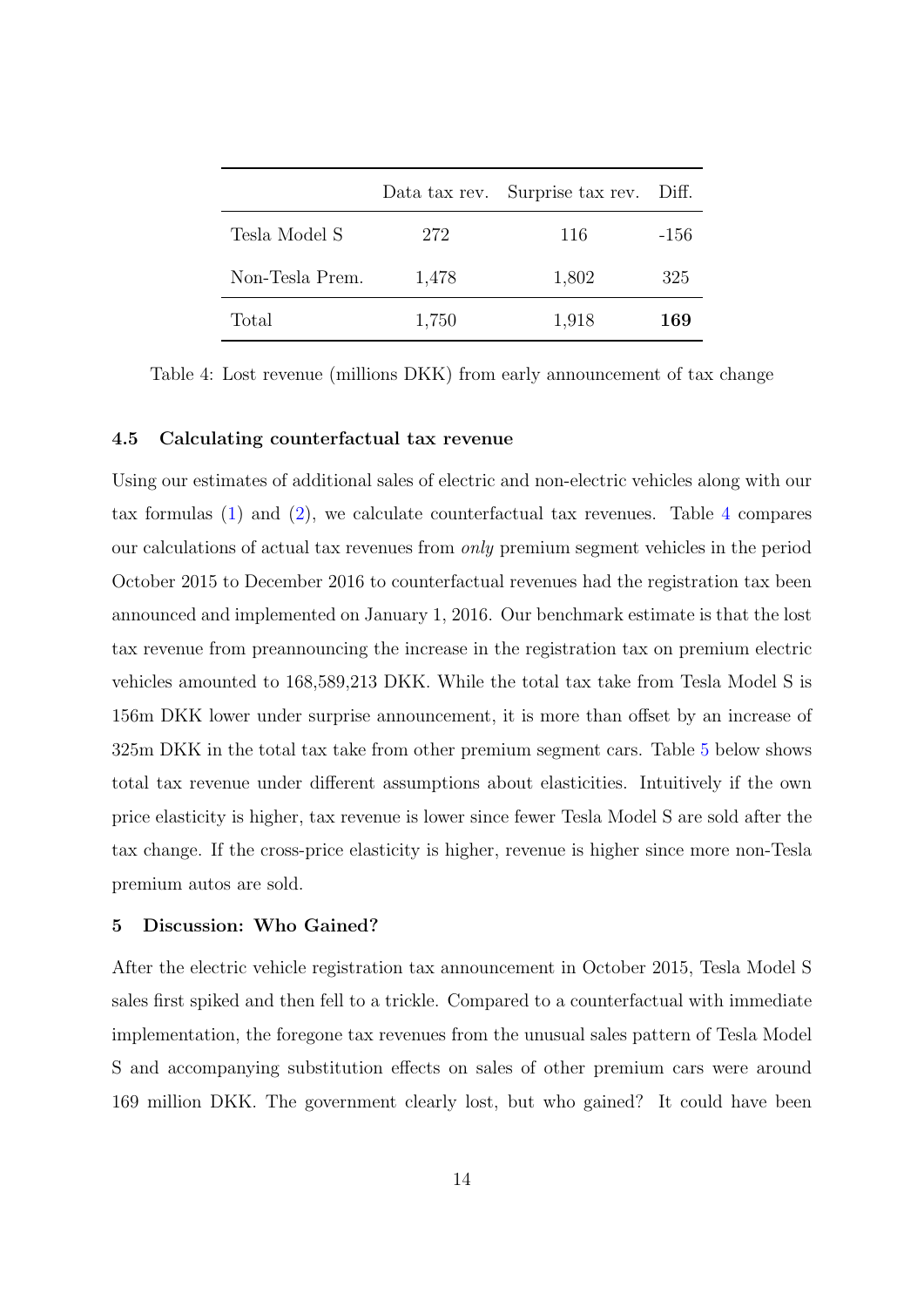|       |      | Own) |     |
|-------|------|------|-----|
| Cross | $-5$ | -3   | -1  |
| 0.75  | 31   | 107  | 388 |
| 0.93  | 93   | 169  | 444 |
|       | 118  | 192  | 466 |

<span id="page-14-0"></span>Table 5: Cross and Own-Price Elasticities: Premium segment tax losses relative to surprise announcement in millions (DKK)

<span id="page-14-1"></span>final consumers who were planning on buying in 2016 anyway, but it could also have been speculators planning to buy low immediately before the tax hike and sell high immediately afterwards.



Figure 4: Listings of new Tesla Model S by week

Although there were media reports of individuals planning to arbitrage the introduction of the registration tax by buying in 2015 and selling in 2016 when prices would be higher, there is little evidence for such speculation in our data. Speculators would presumably buy and register new Teslas in 2015, and then list them for sale on bilbasen.dk in 2016. Figure [4](#page-14-1) shows, however, that the number of bilbasen.dk listings for used Teslas with zero on the odometer (new Teslas) does not increase in our data after January 1, 2016. Moreover, in the first 17 weeks of 2016, the period for which we have scraped bilbasen.dk data, we see 37 new Teslas put up for sale, less than 3% of the number of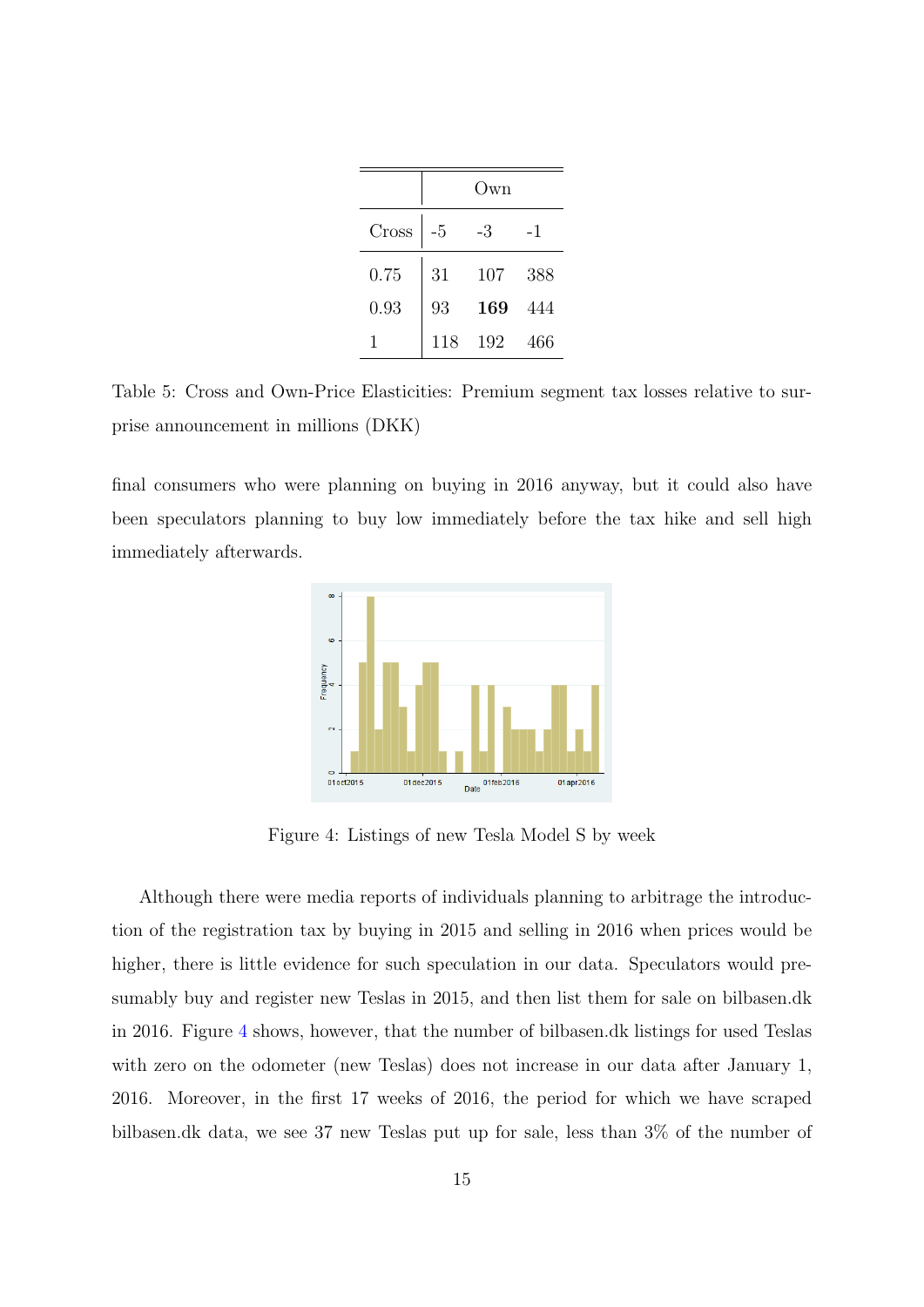Teslas sold in December 2015.

Since speculation seems not to have been an important driver of the demand for Tesla Model S in late 2015, we conclude that it was rather the relatively wealthy consumers of luxury vehicles who gained from the rollout of the registration tax. Most of these consumers were first time Tesla buyers, but some owners of older Tesla models also upgraded to a newer model earlier than planned to avoid the EV registration tax. Figure [5](#page-15-0) shows that the stock of used Tesla advertisements on bilbasen.dk increased by around 50 advertisements at the end of 2015.

<span id="page-15-0"></span>

Figure 5: Daily stock of Tesla Model S ads on Bilbasen.dk

# 6 Conclusion

In this paper we described and analyzed the revenue effects of preannouncing a tax hike on a durable good, namely the Tesla Model S. We presented evidence that speculation did not account for the surge observed in Tesla sales. Rather it was simply consumers moving planned purchases forward. We estimated that the losses to the Danish tax authorities by announcing the tax hike well in advance are on the order of hundreds of millions of Danish Kroner. Moreover, these tax revenues would have been collected from the relatively wealthy who purchase luxury automobiles.

Other countries with high Tesla sales have also announced the end of subsidies for electric cars in advance; for example both Norway and Hong Kong announced the end of subsidies before they were implemented.<sup>[9](#page-15-1)</sup> Hong Kong, which also has a high registration

<span id="page-15-1"></span><sup>&</sup>lt;sup>9</sup>Norway ended up scrapping the proposal before it was implemented in 2018.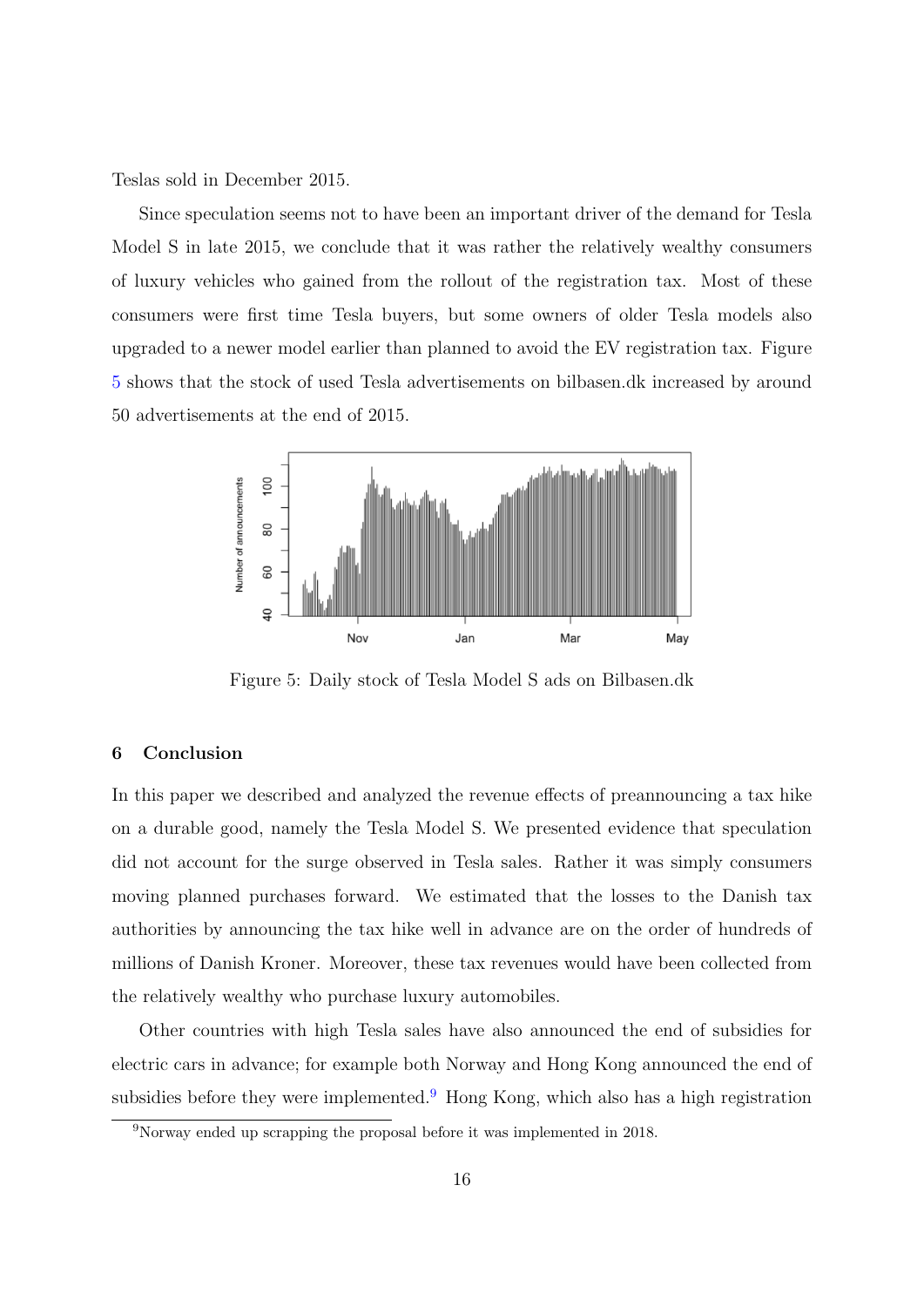tax on vehicles, saw a similar surge and drop off in sales as in Denmark when they raised taxes on electric vehicles in 2017. The government there likely lost significant revenue from Tesla purchasers due to the early announcement. The bottom line is that governments must consider strategic responses when they consider the rollout of tax changes on durable goods. Otherwise they may end up both losing revenue and implicitly subsidizing purchasers of the good being taxed.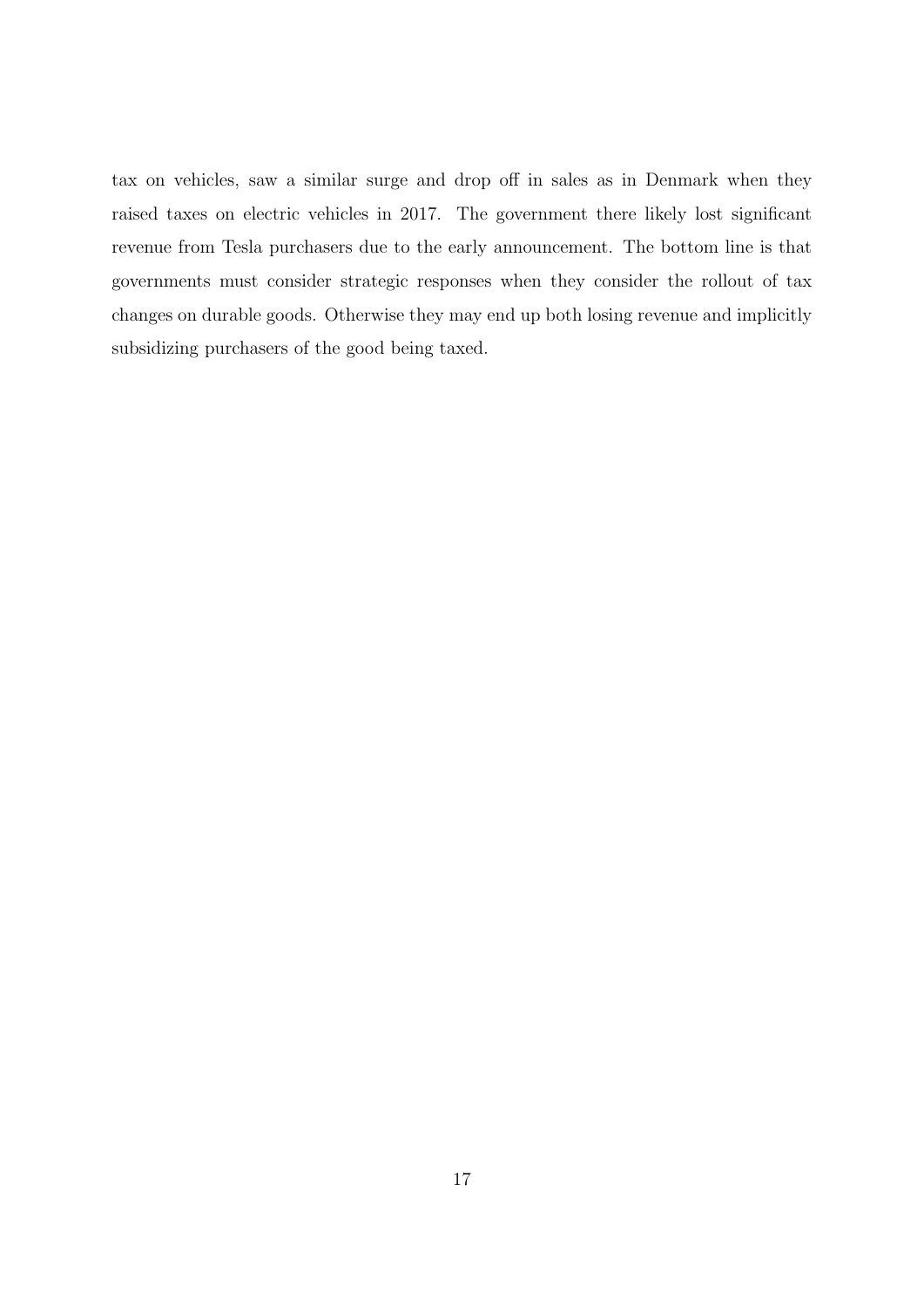## <span id="page-17-3"></span>References

- O. P. Attanasio and G. Weber. Consumption and saving: Models of intertemporal allocation and their implications for public policy. Journal of Economic Literature, 48(3): 693–751, 2010.
- <span id="page-17-9"></span>S. Berry, J. Levinsohn, and A. Pakes. Differentiated products demand systems from a combination of micro and macro data: The new car market. Journal of Political Economy,  $112(1):68-105$ ,  $2004$ .
- <span id="page-17-0"></span>M. Browning and M. D. Collado. The response of expenditures to anticipated income changes: panel data estimates. The American Economic Review, 91(3):681–692, 2001.
- <span id="page-17-2"></span>T. Büttner and B. Madzharova. Pre-announced VAT increases and the sales of consumer durables, 2016.
- <span id="page-17-1"></span>D. Cashin and T. Unayama. Measuring intertemporal substitution in consumption: Evidence from a vat increase in japan. Review of Economics and Statistics, 98(2):285–297, 2016.
- <span id="page-17-7"></span>J. Cobb. Hybrid Car Reports December 2013 Dashboard. [https://www.hybridcars.](https://www.hybridcars.com/december-2013-dashboard/) [com/december-2013-dashboard/](https://www.hybridcars.com/december-2013-dashboard/), a. Accessed: 27 June 2018.
- <span id="page-17-8"></span>J. Cobb. Hybrid Car Reports December 2017 Dashboard. [https://www.hybridcars.](https://www.hybridcars.com/december-2017-dashboard/) [com/december-2017-dashboard/](https://www.hybridcars.com/december-2017-dashboard/), b. Accessed: 27 June 2018.
- <span id="page-17-5"></span>I. Correia, E. Farhi, J. P. Nicolini, and P. Teles. Unconventional fiscal policy at the zero bound. The American Economic Review, 103(4):1172–1211, 2013.
- <span id="page-17-6"></span>European Alternative Fuels Observatory. European alternative fuels observatory report. 2018. Accessed: 27 June 2018. <http://www.eafo.eu/vehicle-statistics/m1>.
- <span id="page-17-4"></span>M. Feldstein. A role for discretionary fiscal policy in a low interest rate environment. Rethinking Stabilization Policy, 2003.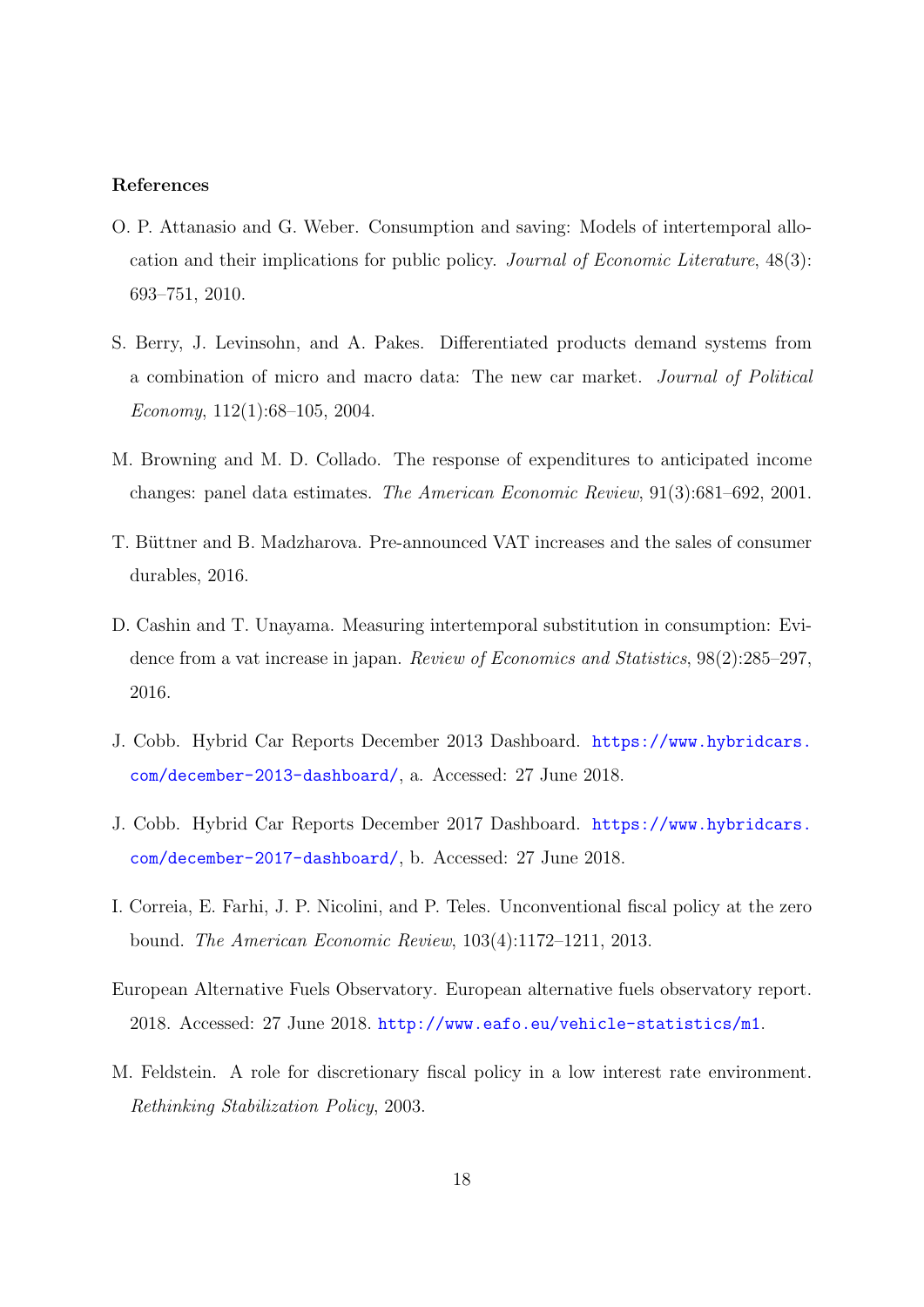- <span id="page-18-7"></span>R. E. Hall. The long slump. The American Economic Review, 101:431–469, 2011.
- <span id="page-18-5"></span>M. Hoekstra, S. L. Puller, and J. West. Cash for corollas: When stimulus reduces spending. American Economic Journal: Applied Economics, 9(3):1–35, 2017.
- <span id="page-18-3"></span>C.-T. Hsieh. Do consumers react to anticipated income changes? Evidence from the Alaska permanent fund. The American Economic Review, 93(1):397–405, 2003.
- <span id="page-18-9"></span>A. F. Jensen, E. Cherchi, and S. L. Mabit. On the stability of preferences and attitudes before and after experiencing an electric vehicle. Transportation Research Part D: Transport and Environment, 25:24–32, 2013.
- <span id="page-18-2"></span>K. Mertens and M. O. Ravn. Understanding the aggregate effects of anticipated and unanticipated tax policy shocks. Review of Economic Dynamics, 14(1):27–54, 2011.
- <span id="page-18-4"></span>A. Mian and A. Sufi. The effects of fiscal stimulus: Evidence from the 2009 cash for clunkers program. The Quarterly Journal of Economics, 127(3):1107–1142, 2012.
- <span id="page-18-1"></span>J. A. Parker. The reaction of household consumption to predictable changes in social security taxes. The American Economic Review, 89(4):959–973, 1999.
- <span id="page-18-0"></span>J. M. Poterba. Are consumers forward looking? evidence from fiscal experiments. The American Economic Review, 78(2):413–418, 1988.
- <span id="page-18-6"></span>Skatteministeriet. Aftale mellem regeringen (v, la, k), socialdemokratiet og radikale venstre om justering af aftalen om de fremtidige afgiftsvilkår for elbiler og brændselscellebiler af 9. oktober 2015 (nye lempelser for elbiler). [http://www.skm.dk/media/](http://www.skm.dk/media/1455610/aftale-om-elbiler.pdf) [1455610/aftale-om-elbiler.pdf](http://www.skm.dk/media/1455610/aftale-om-elbiler.pdf), 2015a. [Online; accessed 26-Jan-2018].
- <span id="page-18-8"></span>Skatteministeriet. Priseksempler for udvalgte elbiler i 2016 - 2020 ved den aftalte indfasningsmodel ved registreringsafgift på 150 pct. samt ved bortfald af loftet. [http://](http://www.skm.dk/media/1305437/Faktaark-priseksempler-elbiler.pdf) [www.skm.dk/media/1305437/Faktaark-priseksempler-elbiler.pdf](http://www.skm.dk/media/1305437/Faktaark-priseksempler-elbiler.pdf), 2015b. [Online; accessed 26-Jan-2018].